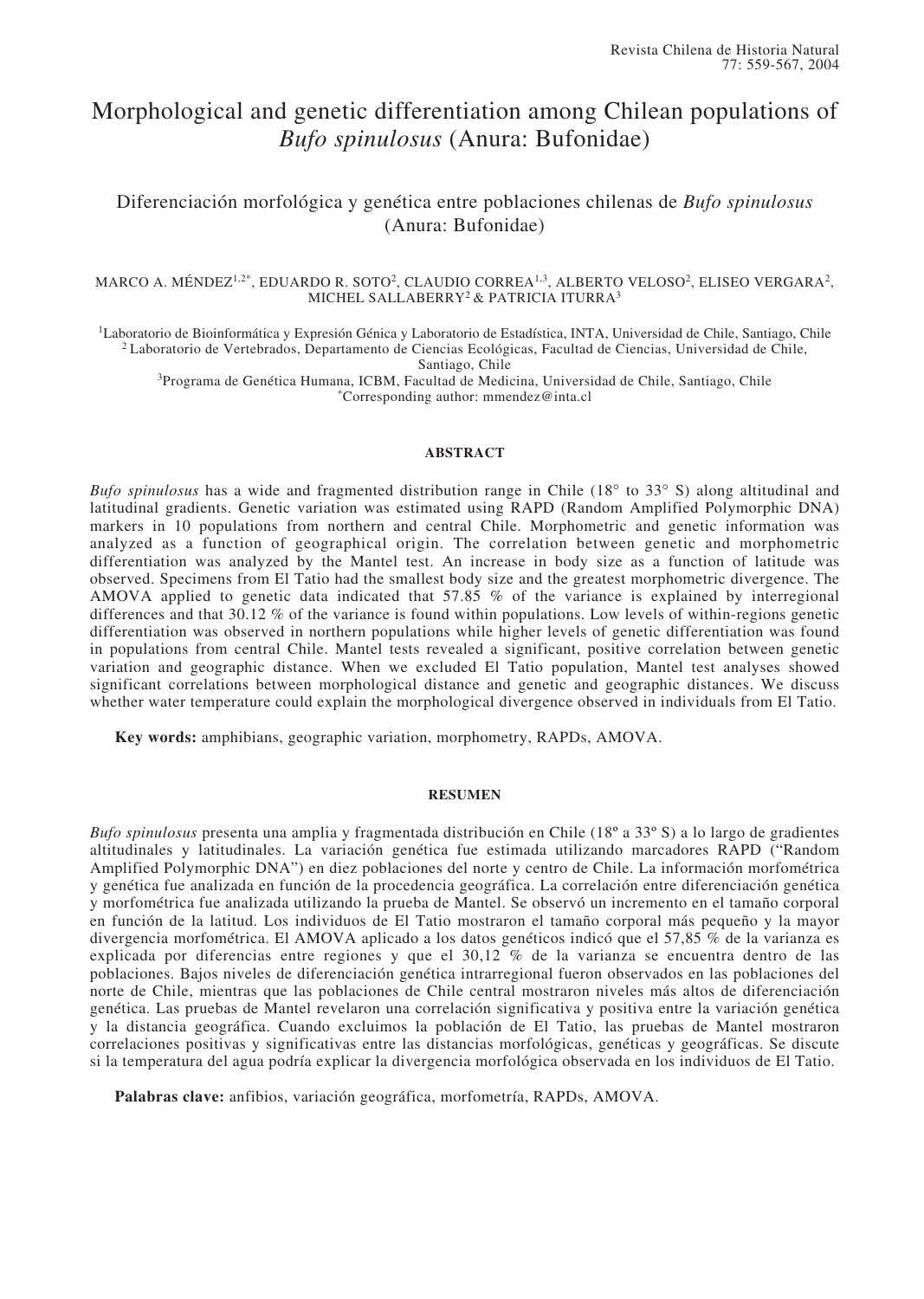## INTRODUCTION

Amphibians have limited dispersal capability and high philopatry (Seppä & Laurila 1999). These attributes allow the accumulation of genetic and morphological differences (Blouin & Brown 2000, Camp et al. 2000, Miaud & Merilä 2001) as well as in life-history traits (Berven & Gill 1983, Laurila et al. 2001, Bernardo & Reagan-Wallin 2002).

*Bufo spinulosus* (Wiegmann, 1835) has a wide geographic distribution, ranging from the Peruvian-Bolivian Altiplano to the eastern and western slopes of the Andes mountain range in Chile and Argentina (Cei 1962). In Chile this species is distributed between 18º and 33º S latitude, with populations ranging from sea level (in the case of the Azapa locality in the Region I of Chile) to 2,000-4,600 meters of altitude for all other localities from north and central Chile. There are no descriptions of *B. spinulosus* populations between 23º and 30º S latitude (Cei 1960, Veloso et al. 1982, Veloso & Navarro 1988, Cortés et al. 1995). Population studies have demonstrated geographic variation in morphological and ecological characters (Cei 1960, Nuñez et al. 1982). For instance, Nuñez et al. (1982) found differences in the length of the digestive tract in *B. spinulosus* specimens from populations in San Pedro de Atacama and El Tatio, two localities situated only 65 km apart.

RAPD-PCR is a useful technique for identifying polymorphism (Williams et al. 1990) and for studying the population genetic structure of vertebrates (Hadrys et al. 1992). Moreover, it is technically straightforward and applicable to any organism without previous knowledge of its genome (Parker et al. 1998). Although RAPD's dominant expression somehow biases population genetic parameters and some assumptions are needed (Lynch & Milligan 1994), cluster analysis is useful for detecting geographic patterns. In this sense, RAPD markers have the advantage of allowing screening a high number of polymorphic markers for population studies (Parker et al. 1998).

In this paper, we aimed to determine the extent of genetic differentiation of *B. spinulosus* in Chile using RAPD markers, and to evaluate whether correlations exist between morphological variation with abiotic factors and genetic differentiation.

### MATERIAL AND METHODS

Specimens of *Bufo spinulosus* were collected along a latitudinal and an altitudinal gradient,

from 10 localities of north and central Chile, between November 2000 and December 2001 (Fig.1): Parinacota (18º12' S, 69º16' W; 4,445 m of altitude;  $n = 23$ ); Putre  $(18^{\circ}11' S, 69^{\circ}33'$ W; 3,507 m of altitude;  $n = 15$ ; Azapa (18°30') S,  $70^{\circ}13'$  W; 164 m of altitude; n = 12); El Tatio  $(22^{\circ}20^{\circ}$  S, 68°01' W; 4,264 m of altitude; n = 22); Chita (22º25' S, 68º10' W; 3,741 m of altitude;  $n = 13$ ); Vilama (22°52' S, 68°10' W; 2,579 m of altitude;  $n = 21$ ); Jerez (23°11' S, 67°59' W, 2,513 m of altitude;  $n = 14$ ); Portillo  $(32°51' S, 70°10' W; 2,119 m of altitude; n = 8);$ Farellones (33º21' S, 70º18' W; 2,331 m of altitude;  $n = 33$ ); Lagunillas (33°36' S, 70°17' W; 2,242 m of altitude;  $n = 11$ ). Specimens were deposited in the Herpetology Collection of the Departamento de Biología Celular y Genética de la Universidad de Chile (DBGUCH).

The following morphometric traits were measured in adult specimens: (1) snout-vent length; (2) head width; (3) head height; (4) mandible width; (5) forelimb length; (6) foot length; (7) tibia length; (8) femur length; (9) nostril-mouth distance; (10) nostril-eye distance; (11) interorbital width; (12) mouthinterorbital axis distance; (13) parotid diameter; (14) internostril distance; (15) eye diameter; (16) tympanum diameter; and (17) head length. Measurements were taken to the nearest 0.05 mm using a caliper. Each trait was  $log_{10}$ transformed to conduct parametric statistic analyses.

Geographic variation of morphological characters was assessed using ANOVA, Principal Components Analysis (PCA), and Stepwise Discriminant Analysis (DA). A matrix of misclassifications (Jackknife option) was estimated using locality as a discriminating factor. All morphological analyses were performed using SYSTAT 5.0 (Wilkinson 1996).

Eighty seven individuals were included in the RAPD analysis. Ten individuals were screened per locality, except for Azapa and Lagunillas where only three and four individuals were studied, respectively.

DNA was extracted from the toe tissues of each individual, using the phenol-chloroform (1:1) and chloroform-isoamyl alcohol (24:1) method (Sambrook et al. 1989). PCR was conducted using: 1.64  $\mu$ L of H<sub>2</sub>0; 1.5  $\mu$ L of buffer (10X); 0.75  $\mu$ L of MgCl<sub>2</sub> (50 mM); 0.18 µL of dNTPs (10 mM of each one); 6.25 µL of primer (1.2 mM) (OPERON Technologies); 0.18 µL of Taq Gibco (5U/  $\mu$ L) and 4.2  $\mu$ L of DNA (10ng  $\mu$ L<sup>-1</sup>). The thermal profile for RAPD reactions was: 2 min at 95 ºC, followed by six cycles of 1 min at 94 ºC, 1 min at 35 ºC, and 2 min at 72 ºC,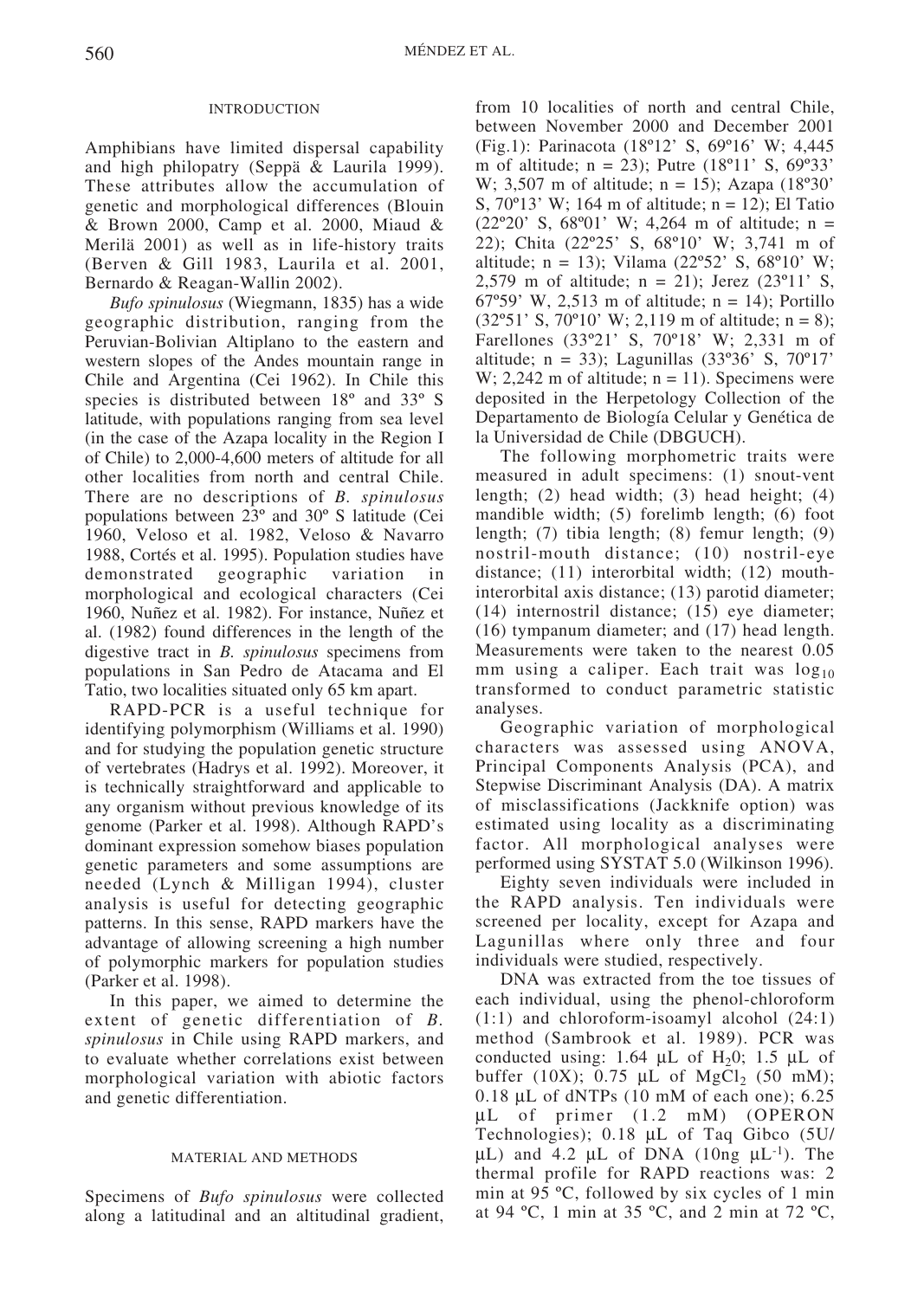

*Fig. 1:* Map of localities where individuals of *Bufo spinulosus* were collected*.* Mapa de las localidades donde los individuos de *Bufo spinulosus* fueron recolectados.

followed by 30 additional cycles of 10 s at 94 ºC, 30 s at 35 ºC and 1 min at 72 ºC, and a final extension at 72 ºC for 5 min. Six primers out of 10 assayed were selected by their consistency and band pattern quality (Table 1). PCR products were run in agarose  $(1.5 \%)$  at 7.5 V cm<sup>-1</sup> in TBE buffer 0.5X (10) mM Tris, pH 7.5, 50 mM NaCl, 0.1 mM EDTA) with ethidium bromide. Resulting bands were UV-visualized and photographed.

The consistency of the RAPD profiles was tested on each primer by reanalyzing them at least three times in a subsample. Genetic analyses were performed using AMOVA (Excoffier et al. 1992) and POPGENE (Yeh & Boyle 1997). POPGENE was used to create a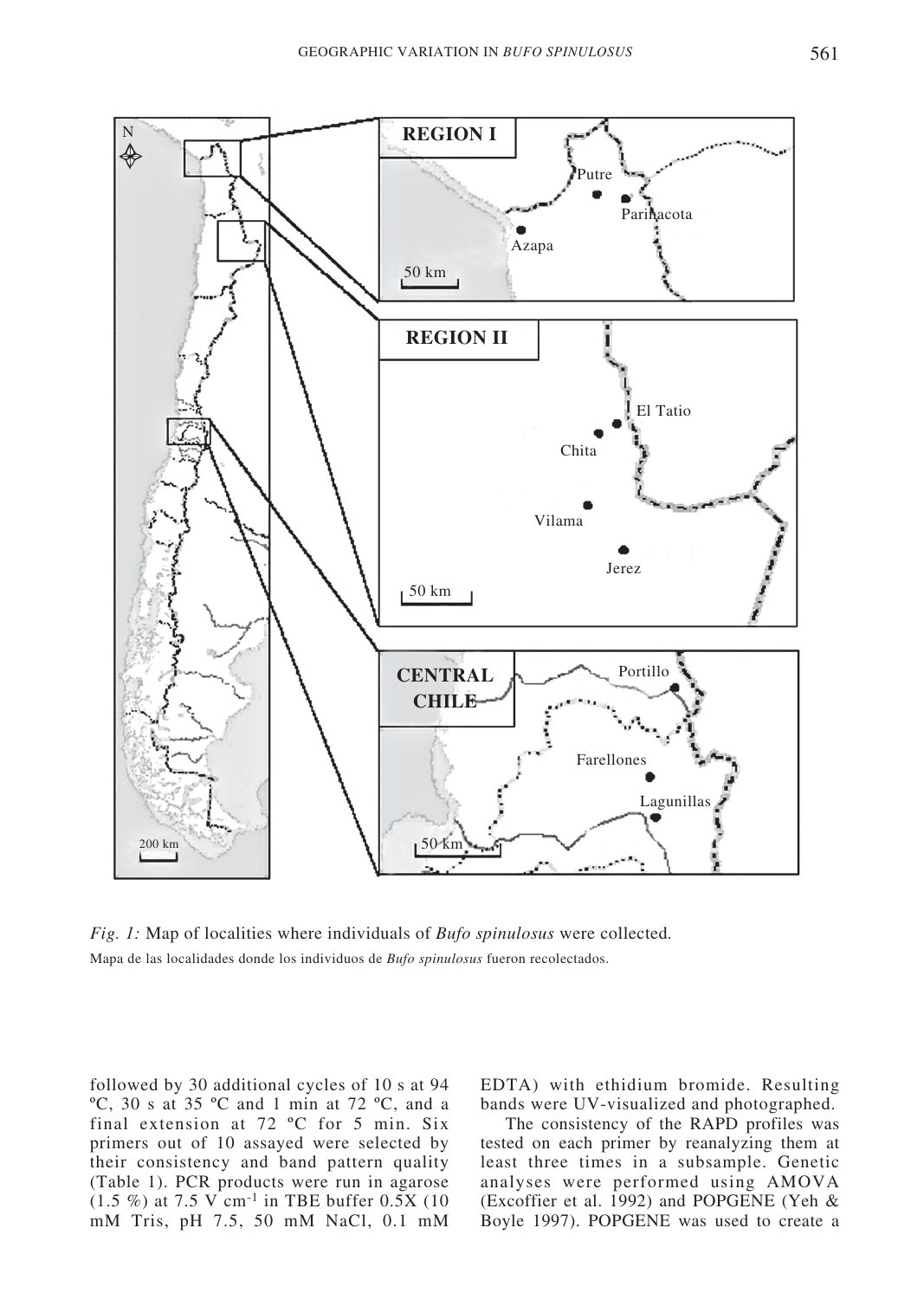#### TABLE 1

Sequences of primers used in RAPD-PCR analysis and the number of informative bands (loci) utilized. The number of analyzed bands corresponds to the number of resulting bands following application of the Lynch & Milligan correction (1994)

Secuencias de los partidores utilizados en los análisis de RAPD-PCR y número de bandas informativas (loci) utilizadas. El número de bandas analizadas corresponde al número resultante siguiendo la corrección de Lynch & Milligan (1994)

| Primer name | Sequence         | Number of analyzed bands |  |  |
|-------------|------------------|--------------------------|--|--|
| $OPB-08$    | 5'-GTCCACACGG-3' | 17                       |  |  |
| $OPB-10$    | 5'-CTGCTGGGAC-3' | 15                       |  |  |
| $OPB-11$    | 5'-GTAGACCCGT-3' | 11                       |  |  |
| $OPG-05$    | 5'-CTGAGACGGA-3' | 15                       |  |  |
| $OPG-06$    | 5'-GTGCCTAACC-3' | 14                       |  |  |
| $OPG-14$    | 5'-GGATGAGACC-3' | 12                       |  |  |

UPGMA cluster based on Nei distances (Nei 1972) and FREETREE (Pavlicek et al. 1999) to create a UPGMA cluster based on Rogers' distances. Bootstrap analysis (1,000 pseudoreplicates) was used to evaluate statistical nodal support.

Mantel Test 2.0 (Liedloff 1999) was used to determine the significance of correlations using matrices of pairwise distances between populations, with 2,000 randomizations. We used the following distance matrices in these analyses: (a) the morphological matrix of morphometric distances among populations (we used the canonical scores of group means of each population resulting from DA analysis); (b) the genetic matrix of Nei's genetic distances calculated by the POPGENE program, using the option for dominant markers; (c) the geographic matrix, calculated using the program "Surface distance between two points of latitude and longitude" (available at: www.wcrl.ars.usda.gov/cec/java/latlong.htm); and (d) the altitude matrix, based on altitudinal measurements at each locality, using data obtained from a GPS (Garmin Ettrex). Original values of the different matrices were transformed to Euclidian distances.

## RESULTS

No sex-linked differences were detected in body size. Nevertheless, significant differences exist in body size among populations as a function of locality (ANOVA:  $F_{9,161} = 72.756$ ; P < 0.0001). In general, body size showed an increase as a function of latitude, with smaller sized individuals corresponding to the El Tatio locality, while individuals from central Chile were significantly larger than individuals from Regions I and II.

The first three axes of PCA conducted on 16 quantitative morphological characters explained 98.07 % of the variance. All characters had positive values and similar weights.

A graphic representation of the eigenvalues of the first two components revealed strong morphological differentiation in individuals from El Tatio (Fig. 2), which were clearly differentiated from all other individuals in the morphometric space. It was also possible to differentiate between populations from the north (Regions I and II) and populations from central Chile. DA of morphometric traits using locality as the discriminating variable, revealed significant differences among populations (Wilk's lambda = 0.139;  $F_{18,320} = 29.877$ ; P = 0.0001). Classification matrices correctly distinguished specimens from El Tatio, Lagunillas and Farellones, with high values (95, 100 and 67 %, respectively). Low values (below 40 %) were found in other populations.

RAPD analysis included 84 polymorphic bands after the correction of Lynch & Milligan (1994). The partitioning of AMOVA indicated a 57.85 % differentiation at the regional level (Region I, Region II, and central Chile), 30.12  $\%$  within populations, and only 12.03  $\%$  was explained by variance among populations.

The greatest genetic differentiation detected in central Chile corresponded to Farellones and Lagunillas populations ( $\mathcal{O}_{st} = 0.4028$ ), while the lowest value was observed between Farellones and Portillo ( $\varnothing_{st}$  = 0.3172). The lowest value of population differentiation in Region II was found between Vilama and Chita populations ( $\varnothing_{st} = 0.0977$ ), while Jerez and Chita populations registered the highest value  $(\emptyset_{st} = 0.5024)$ . Values of  $\emptyset_{st}$  ranged from 0.1352 to 0.4143 among the other populations from Region II. The greatest value of differentiation within Region I was recorded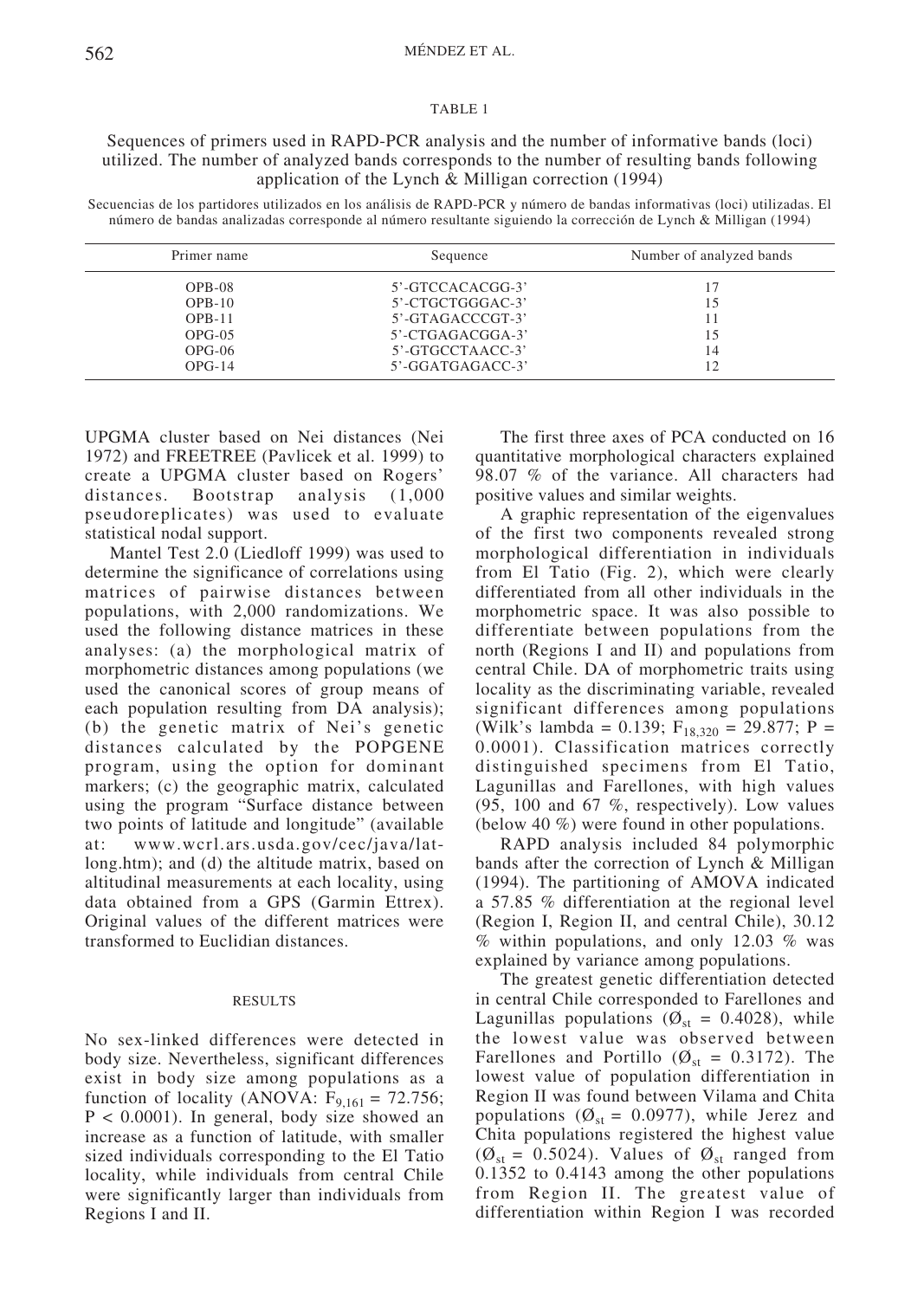

*Fig. 2:* Principal Components Analysis (PCA) of 16 morphometric characters measured in 10 populations of *Bufo spinulosus*. Values in parentheses correspond to percentages of explained variance.

Análisis de Componentes Principales (PCA) de 16 caracteres morfométricos medidos en 10 poblaciones de *Bufo spinulo-*

for Azapa and Putre populations ( $\mathcal{O}_{st}$  = 0.3186), whereas the lowest value ( $\varnothing_{st}$  = 0.1313) was found between Parinacota and Putre, suggesting limited genetic differentiation.

Cluster analyses based on Rogers distances confirmed the genetic differentiation observed among the three main regions as indicated by its bootstrap support (bootstrap values: Region I, 99 %; Region II, 100 %; and central Chile, 100 %; Fig. 3). However, when populations were analyzed, genetic differentiation was found only for the Azapa population in Region I (58  $\%$ ), the Jerez population in Region II (63  $\%$ ), and the Lagunillas population in central Chile (62 %). Bootstrap values for all of the remaining populations were below 50 %.

Correlation values for Mantel tests of genetic distances, morphological data, geographic distances and altitude are given in

Table 2. Significant correlations were found only between matrices of genetic distances and geographic distances ( $r = 0.65$ ,  $P < 0.005$ , Table 2). When the morphologically divergent population of El Tatio was excluded, the correlation between the genetic and geographic distance matrices increased  $(r = 0.76, P <$ 0.005). Significant correlations between morphology and both genetic and geographic distances was also found when the El Tatio population was excluded (morphologicalgenetic,  $r = 0.47$ ,  $P < 0.005$ ; morphologicalgeographic,  $r = 0.32$ ,  $P < 0.005$ ).

#### DISCUSSION

The high levels of genetic differentiation among Regions I, II, and central Chile indicated by AMOVA and cluster analyses of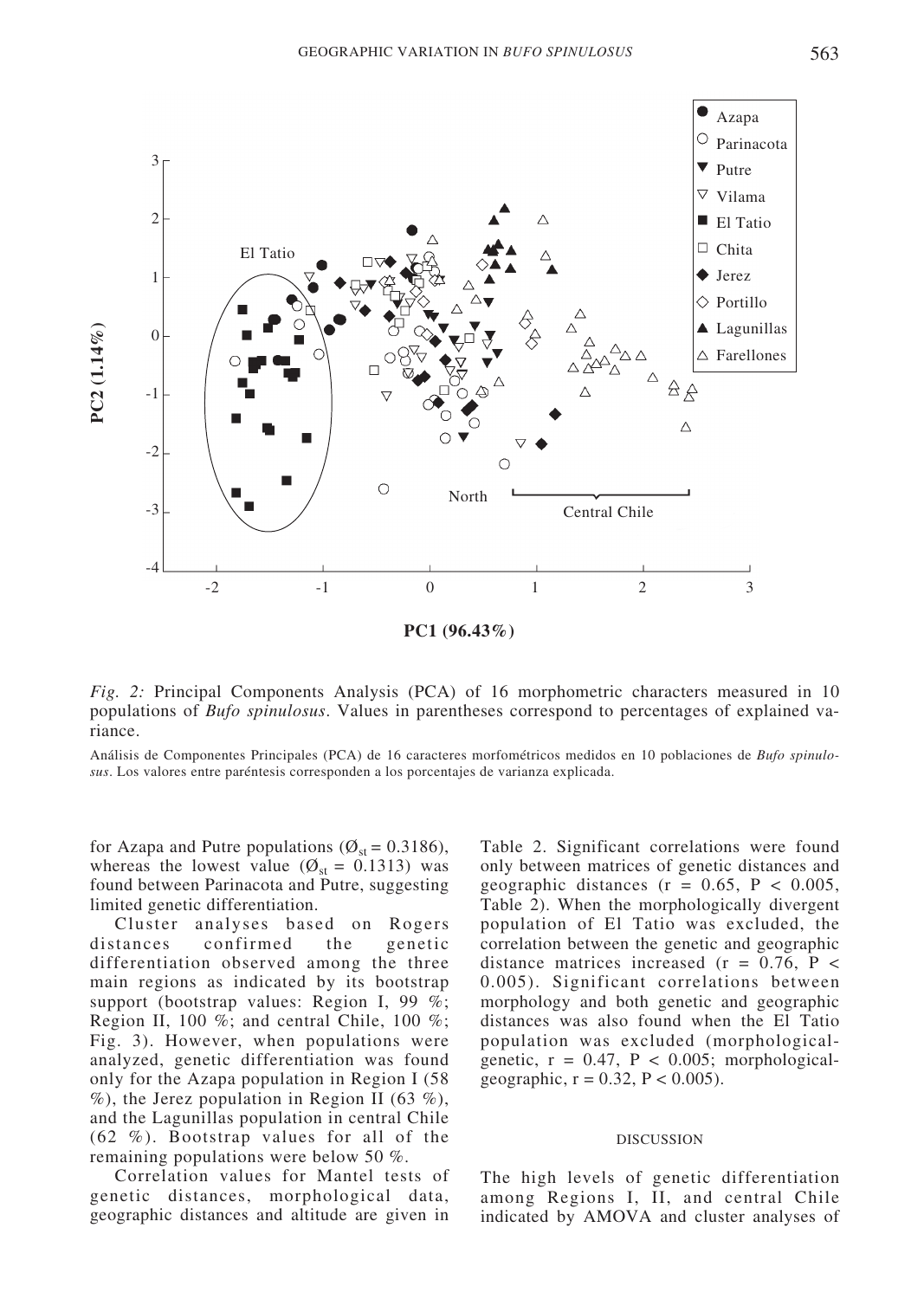

*Fig. 3:* UPGMA cluster analysis based on Rogers distances for 85 individuals belonging to 10 populations of *Bufo spinulosus*. Numbers above nodes represent bootstrap values obtained from 1,000 pseudoreplicates.

Análisis de UPGMA basado en las distancias de Rogers para 85 individuos pertenecientes a 10 poblaciones de *Bufo spinulosus*. Números sobre los nodos representan los valores de bootstrap obtenidos de 1.000 pseudorréplicas.

RAPD markers, suggest a strong geographic structure. This was expected considering the evaluated scale (1,677 km between the most distant localities) and the restricted mobility of amphibians (Berven & Grudzien 1990, Beebee 1996). Rowe et al. (2000) described a similar pattern of genetic divergence as a function of distance in *Bufo calamita*.

The smallest specimens were found in El Tatio population whereas individuals from central Chile were larger than northern ones.

The multivariate morphological divergence was high among regions while low levels within regions were found. No significant correlations between morphometric differentiation and latitudinal or genetic differentiation were found by analyzing matrix data of all populations. However, when El Tatio population was excluded, positive correlations were found (Table 2). Although correlation does not imply causality, it suggests that among-region morphological differentiation as well as in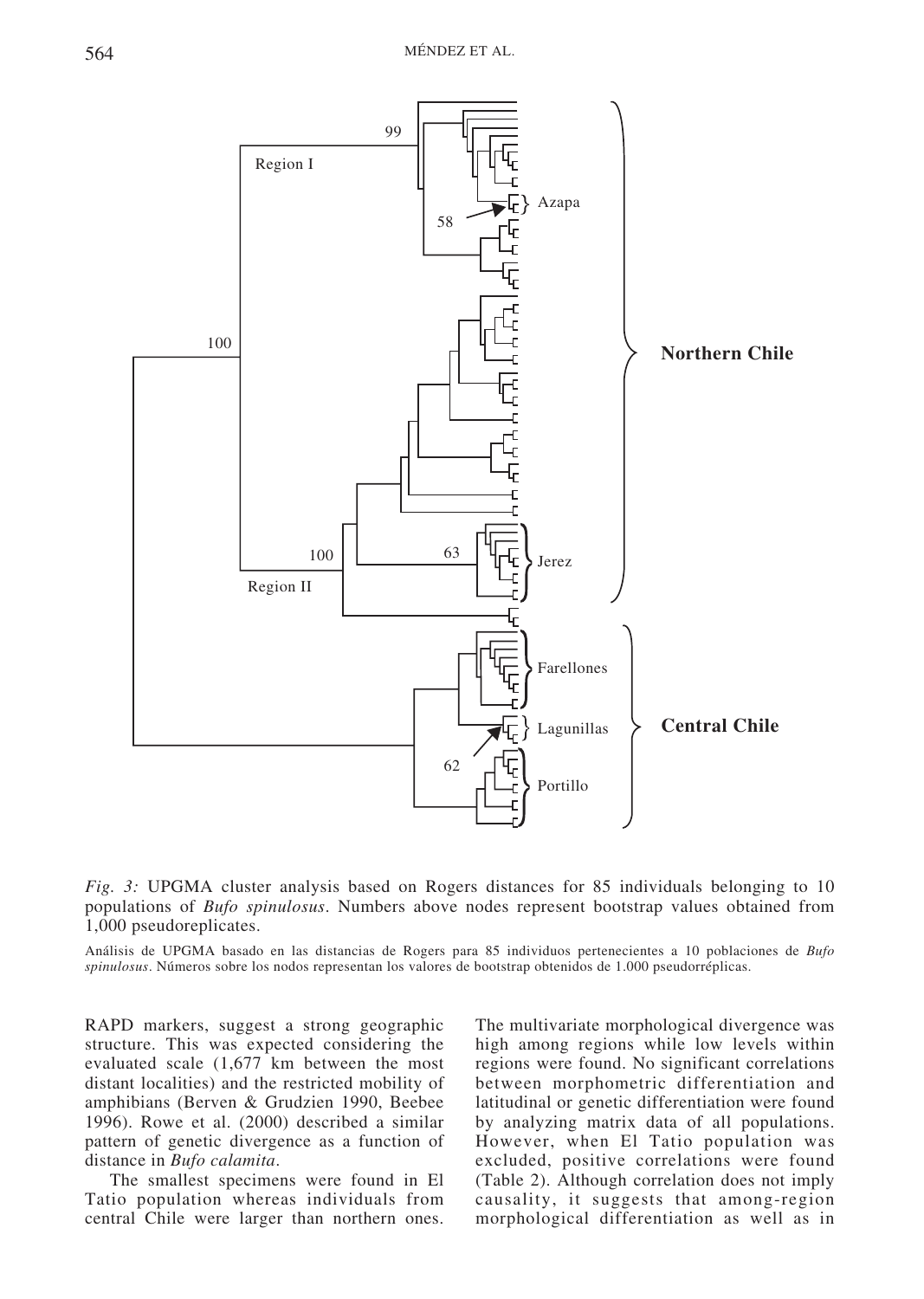#### TABLE 2

Summary of Mantel tests performed between matrices of geographic (GeogDist), morphological (MorpDist) altitude (Altit Dist) and genetic (GenDist) distances. All analyses were carried out using the program Mantel 2.0 (Liedloff 1999) with 1,000 permutations. The analyses were performed first comparing all populations and then excluding the El Tatio population, which presented the greatest morphological divergence

Resumen de las pruebas de Mantel realizadas entre las matrices de distancias geográficas (GeogDist), morfológicas (MorpDist) de altitud (Altit Dist) y genéticas (GenDist). Todos los análisis fueron llevados a cabo usando el programa Mantel 2,0 (Liedloff 1999) con 1.000 permutaciones. Los análisis fueron realizados primero comparando todas las poblaciones y luego sin la población de El Tatio, la cual presentó la mayor divergencia morfológica

|                      | All populations |           | Excluding El Tatio |          |         |        |
|----------------------|-----------------|-----------|--------------------|----------|---------|--------|
| Matrix               | g               | R         | D                  | g        | r       |        |
| MorpDist x AltitDist | 0.494           | 0.112     | > 0.05             | 1.2      | 0.29    | > 0.05 |
| MorpDist x GenDist   | $-2.325$        | $-0.2558$ | > 0.05             | 3.15     | 0.47    | 0.005  |
| MorpDist x GeogDist  | $-0.353$        | $-0.0483$ | > 0.05             | 4.514    | 0.32    | 0.005  |
| GenDist x AltitDist  | 0.235           | 0.0288    | > 0.05             | $-0.321$ | $-0.04$ | > 0.05 |
| GenDist x GeogDist   | 4.241           | 0.65      | 0.005              | 4.40     | 0.76    | 0.005  |

genetic composition may result from restrictions to gene flow. Cei (1962) proposed that there is geographic isolation between populations from north and central Chile, caused by climatic barriers (principally xeric conditions), which could affect the distribution range of this species. Our data are in agree with this proposition. However, high levels of gene flow were detected among populations within regions as indicated by the  $\varnothing_{st}$  values for northern populations. Such a pattern could be associated to larval or adult dispersal due to sporadic flooding caused by the El Niño Southern Oscillation (Messerli et al. 1993, Vargas et al. 2000, Garreaud et al. 2003). The distance between rivers fluctuates between 3-9 km for Region I and 3-13 km for Region II, thus making possible the connection of populations during flooding events. An alternative explanation for the low levels of genetic differentiation in northern populations emphasizes recent colonization events in the area. Thus, the distribution of RAPD markers in Regions I and II could result from incomplete or recent isolation among populations. Data at hand makes impossible to discriminate between these alternatives or to identify a general mechanism to explain the observed pattern. The use of mitochondrial markers (e.g., control region) could shed some light in this regard.

The morphometric divergence and genetic homogeneity of El Tatio population can be addressed by considering abiotic factors, since larval development occurs in streams having water temperatures between 25 ºC and 30 °C during all day long. At other localities, temperatures fluctuate between 15 °C and 25 °C during the day and remain around 7 °C at night (Benavides 2003). Although pH differences could also account for differences in larval development, information is scarce and has only been described in *Rana arvalis* (Räsänen et al. 2003). We favor the probable effect of water temperature on morphology and larval development, since it is a relevant factor affecting body size in ectotherms (Atkinson 1996). Warmer waters induce a smaller size at metamorphosis, which, in turn, determines a smaller adult size as described in *Rana sylvatica* (Berven 1990), *Rana cascadea* (Blouin & Brown 2000), *Desmognathus quadramaculatus* (Camp et al. 2000), and *Discoglossus galganoi* (Alvarez & Nicieza 2002), among others (but see Laugen et al. 2003). Ongoing experimental evidence will shed light on water temperature as a causative factor affecting body size in *Bufo spinulosus*.

#### ACKNOWLEDGMENTS

Financial support was provided by FONDECYT grants 3000048/2000 to MAM. SAG (Servicio Agrícola Ganadero) supplied collecting permits (Resolution number 3085/2000). ERS thanks CONICYT for fellowship support. We are also grateful to Paula Neill and two referees for useful suggestions and comments on an earlier version of the manuscript.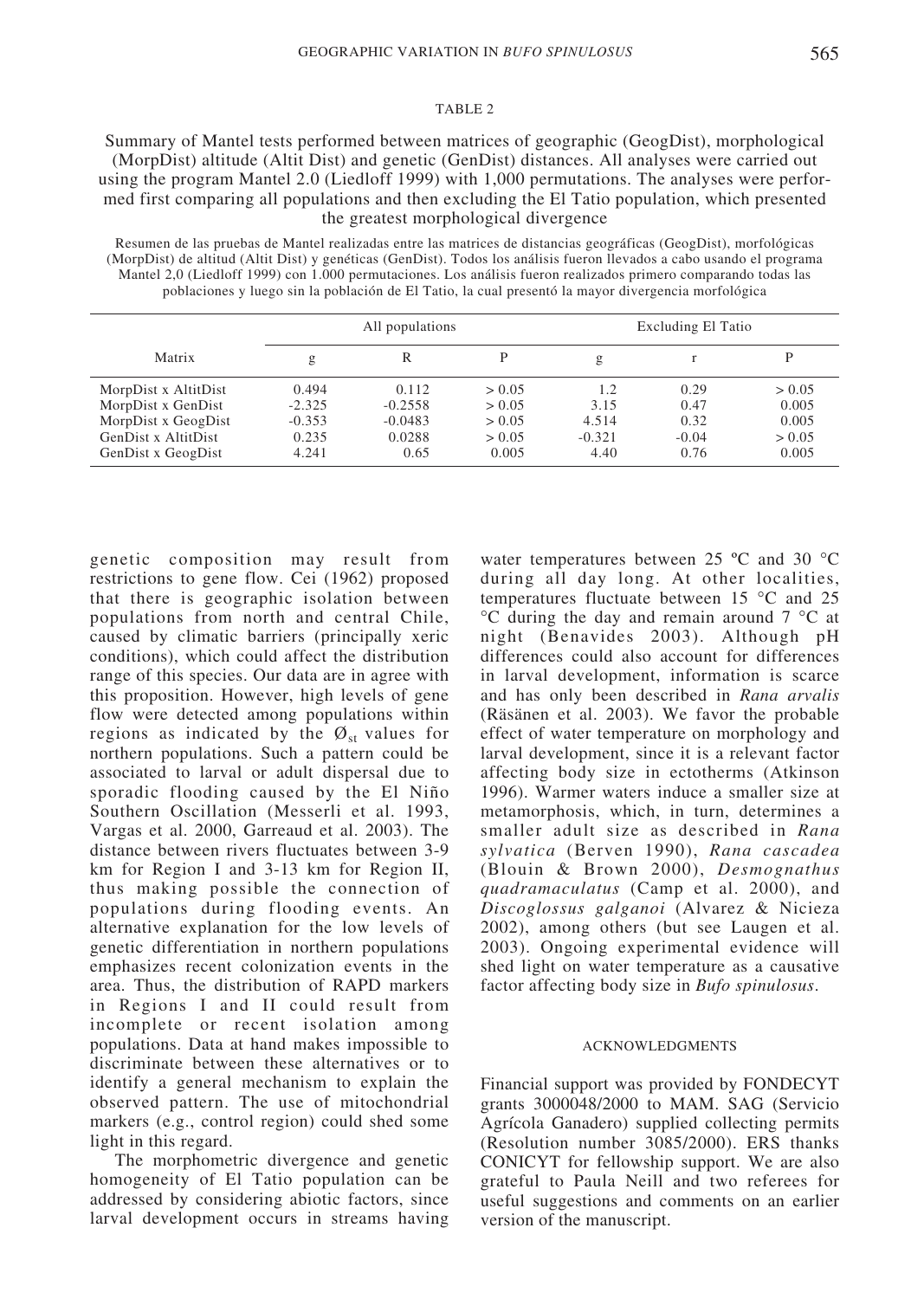#### LITERATURE CITED

- ÁLVAREZ D & AG NICIEZA (2002) Effects of temperature and food quality on anuran larval growth and metamorphosis. Functional Ecology 16: 640-648.
- ATKINSON D (1996) Ectotherm life-history responses to developmental temperature. In: Johnston IA & AF Bennett (eds) Animals and temperature: phenotypic and evolutionary adaptation: 183-204. Cambridge University Press, Cambridge, United Kingdom.
- BEEBEE TJC (1996) Ecology and conservation of amphibians. Chapman and Hall, London, United Kingdom. 214 pp.
- BENAVIDES AG (2003) Biología térmica de *Bufo spinulosus* (Anura: Bufonidae): una comparación intraespecífica. Tesis de Doctorado, Facultad de Ciencias, Universidad de Chile, Santiago, Chile. vii+93 pp.
- BERNARDO J & NL REAGAN-WALLIN (2002) Plethodontid salamanders do not conform to ''general rules'' for ectotherm life histories: insights from allocation models about why simple models do not make accurate predictions. Oikos 97: 398-414.
- BERVEN KA (1990) Factors affecting population fluctuation in larval and adult stages of the wood frog (*Rana sylvatica*). Ecology 71: 1,599-1,608.
- BERVEN KA & DE GILL (1983) Interpreting geographic variation in life-history traits. American Zoologist 23: 85–97.
- BERVEN KA & TA GRUDZIEN (1990). Dispersal in the wood frog (*Rana sylvatica*), implications for genetic population structure. Evolution 44: 2,047–2,056.
- BLOUIN MS & ST BROWN (2000) Effects of temperature-induced variation in anuran larval growth rate on head width and leg length at metamorphosis. Oecologia 125: 358-361.
- CAMP C, JL MARSHALL & RM AUSTIN (2000) The evolution of adult body size in black-bellied salamanders (*Desmognathus quadramaculatus* complex). Canadian Journal of Zoology 78: 1,712- 1,722.
- CEI J (1960) Geographic variation of *Bufo spinulosus* in Chile. Herpetologica 16: 243-250.
- CEI J (1962) Batracios de Chile. Ediciones de la Universidad de Chile, Santiago, Chile. cviii + 128 pp.
- CORTÉS A, JC TORRES-MURA, L CONTRERAS & C PINO (1995) Fauna de los vertebrados de los Andes de Coquimbo: cordillera de Doña Ana. Ediciones Universidad de La Serena, La Serena, Chile. 108 pp.
- EXCOFFIER L, P SMOUSE & JM QUATTRO (1992) Analysis of molecular variance inferred from metric distances among DNA haplotypes: Application to human mitochondrial DNA restriction data. Genetics 131: 479-491.
- GARREAUD R, M VUILLE & A CLEMENT (2003) The climate of the Altiplano: observed current conditions and mechanisms of past changes. Palaeogeography Palaeoclimatology Palaeoecology 194: 5-22.
- HADRYS H, M BALICK & B SCHIERWATER (1992) Applications of random amplified polymorphic DNA (RAPD) in molecular ecology. Molecular Ecology 1: 55-63.
- LAUGEN A, A LAURILA & J MERILÄ (2003) Latitudinal and temperature-dependent variation in

embryonic development and growth in *Rana temporaria*. Oecologia 135: 548-554.

- LAURILA A, P CROCHET & J MERILÄ (2001) Predation induced effects on hatchling morphology in the common frog (*Rana temporaria*). Canadian Journal of Zoology 79: 926-930.
- LIEDLOFF A (1999) MANTEL, Mantel nonparametric test calculator. Version 2.0.
- LYNCH M & BG MILLIGAN (1994) Analysis of population genetic structure with RAPD markers. Molecular Ecology 3: 91-99.
- MESSERLI B, B GROSJEAN, G BONANI, A BÜRGI, MA GEYH, K GRAF, K RAMSEYER, H ROME-RO, U SCHOTTERER, H SCHREIER & M VUILLE (1993) Climate change and natural resource dynamics of the Atacama Altiplano during the last 18,000 years: a preliminary synthesis. Mountain Research and Development 13: 117-127.
- MIAUD C & J MERILÄ (2001) Local adaptation or environmental induction? Causes of population differentiation in alpine amphibians. Biota 2: 31-50.
- NEI M (1972) Genetic distances between populations. American Naturalist 106: 283-292.
- NÚÑEZ H, MA LABRA & J YÁÑEZ (1982) Hábitos alimentarios de dos poblaciones andinas de *Bufo spinulosus* Wiegmann, 1835 (Anura: Bufonidae). Boletín del Museo Nacional de Historia Natural de Chile 39: 81-91.
- PARKER P, A SNOW, M SCHUG, G BOOTON & P FUERST (1998) What molecules can tell us about populations: choosing and using a molecular marker. Ecology 79: 361-382.
- PAVLICEK A, S HRDA & J FLEGR (1999) FreeTree-Freeware program for construction of phylogenetic trees on the basis of distance data and bootstrap/ jackknife analysis of the tree robustness. Application in the RAPD analysis of the genus *Frenkelia*. Folia Biologica (Praha) 45: 97-99.
- RÄSÄNEN K, A LAURILA & J MERILÄ (2003) Geographic variation in acid tolerance of the moor frog, *Rana arvalis*. I. Local adaptation. Evolution 57: 352-362.
- ROWE G, TJC BEEBEE & T BURKE (2000) A microsatellite analysis of natterjack toad (*Bufo calamita*) metapopulations. Oikos 88: 641–651.
- SAMBROOK J, E FRITSCH & T MANIATIS (1989) Molecular cloning: a laboratory manual. Second edition. Cold Springs Harbor Press, Cold Springs Harbor, New York, USA. 1,659 pp.
- SEPPÄ P & A LAURILA (1999) Genetic structure of island populations of the anurans *Rana temporaria* and *Bufo bufo*. Heredity 82: 309-317.
- VARGAS G, L ORTLIEB & J RUTLLANT (2000) Aluviones históricos en Antofagasta y su relación con eventos El Niño/Oscilación del Sur. Revista Geológica de Chile 27: 157-176.
- VELOSO A, M SALLABERRY, J NAVARRO, P ITURRA, J VALENCIA, M PENNA & N DÍAZ (1982) Contribución sistemática al conocimiento de la herpetofauna del extremo norte de Chile. In: El hombre y los ecosistemas de montaña: 135-265. MAB 6. Santiago, Chile.
- VELOSO A & J NAVARRO (1988) Lista sistemática y distribución geográfica de anfibios y reptiles de Chile. Bolletino del Museo Regionale di Scienze Naturali, Torino 6: 481-593.